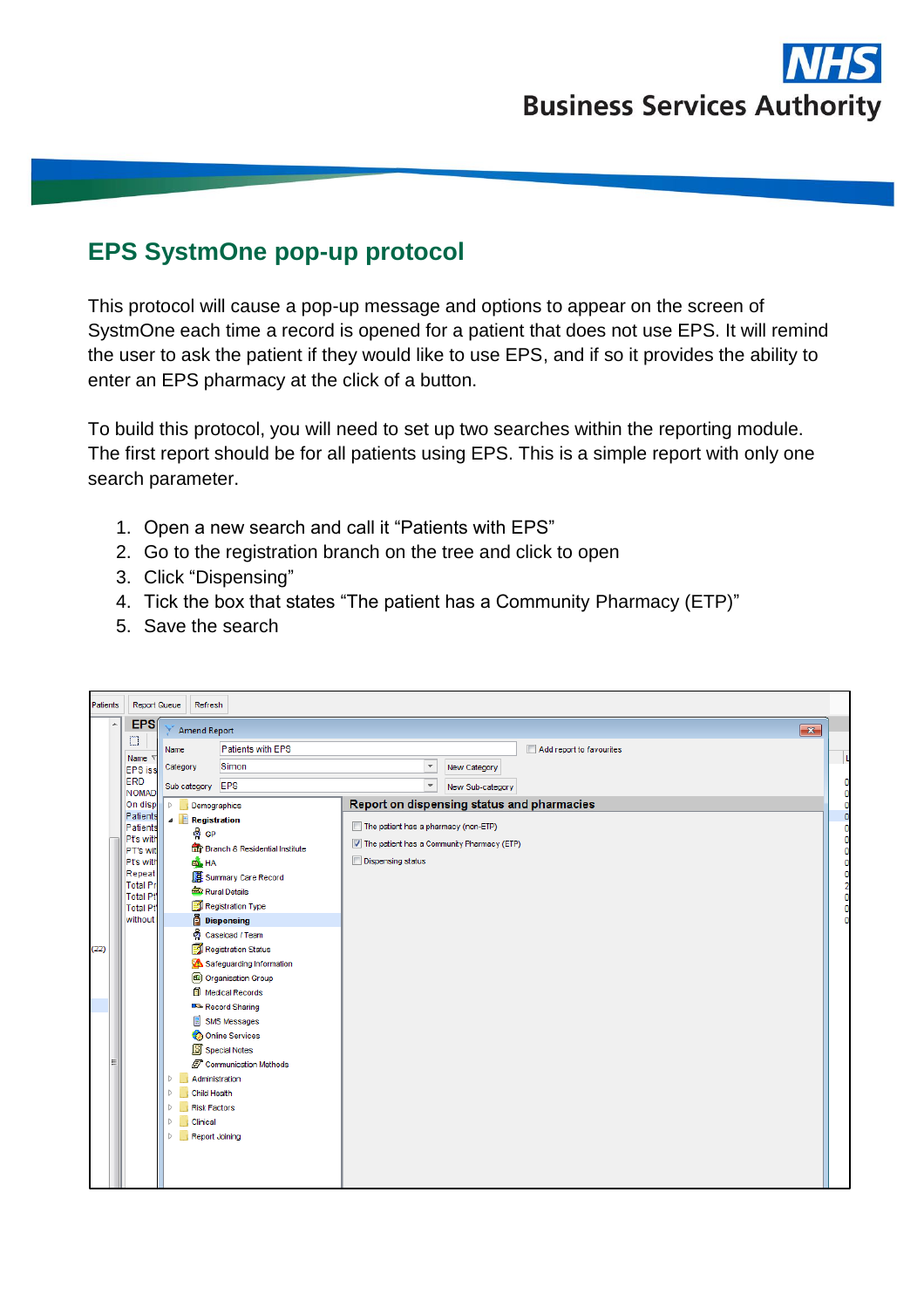- 6. Open another new search and call this "Total Patients not EPS"
- 7. Go to the report joining branch of the tree and click
- 8. Click on "join to one report"
- 9. Click on "select report"
- 10.When your list of reports is displayed, go to the folder where you stored your "Patients with EPS" report and select it
- 11.Select the diagram entitled "Only report on Patients not found in the "Patients with EPS report"
- 12.Save the search

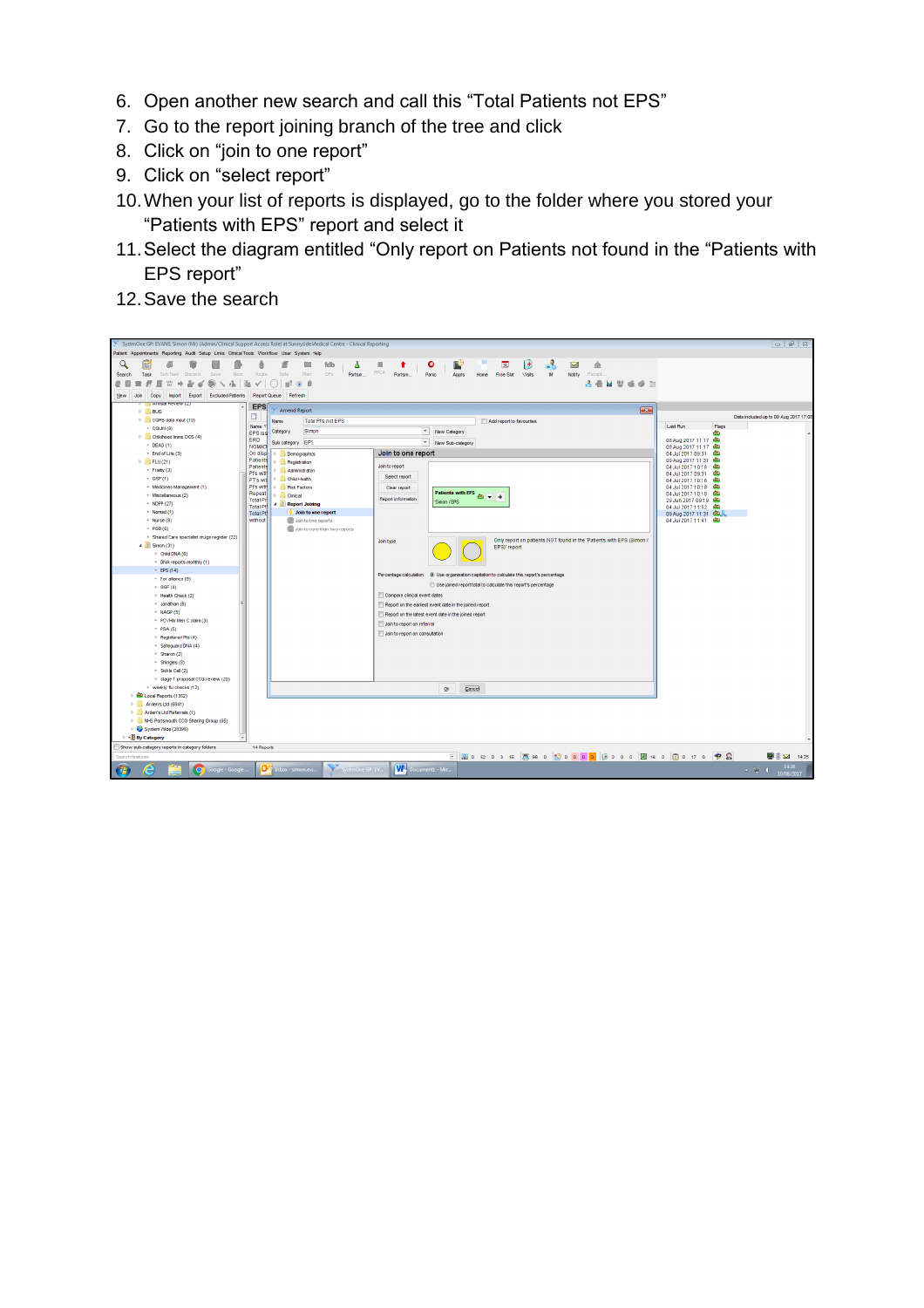13.Go to the Setup module within SystmOne and navigate down the list to "Data Entry" 14.Select "protocol" from the list that opens.



## 15.Once on the protocol screen, select "New protocol"

|                                       | SystmOne GP: EVANS, Simon (Mr) (Admin/Clinical Support Access Role) at Sunnyside Medical Centre - Protocols |                        |                          |                                   |                         |                                                                | $\blacksquare$ $\blacksquare$ $\blacksquare$                                       |
|---------------------------------------|-------------------------------------------------------------------------------------------------------------|------------------------|--------------------------|-----------------------------------|-------------------------|----------------------------------------------------------------|------------------------------------------------------------------------------------|
|                                       | Patient Appointments Reporting Audit Setup Links Clinical Tools Workflow User System Help                   |                        |                          |                                   |                         |                                                                |                                                                                    |
| Q<br>腎                                |                                                                                                             | д<br>fdb               | ۰<br>п                   | 31,                               | F                       | $\sum$<br>Ă                                                    |                                                                                    |
| Task<br>Sch Task<br>Discard<br>Search | Plan<br>Next                                                                                                | ORx<br>Portsm.         | PPCA<br>Portsm.<br>Panic | Free Slot<br>Appts<br><b>Home</b> | Visits<br>M             | Recepti<br>Notify                                              |                                                                                    |
|                                       |                                                                                                             |                        |                          |                                   |                         | 天面<br><b>MUSS</b><br>6.71                                      |                                                                                    |
| View Details<br>New Protocol<br>Amend | Refresh<br>Publish<br>Copy<br>Delete<br>Export<br>Import                                                    |                        |                          |                                   |                         |                                                                |                                                                                    |
| <b>Published Protocols</b>            | Name                                                                                                        | Icon                   | Category V               |                                   | Active                  | Availability                                                   | Description                                                                        |
| ← By Availability                     | AVS notification                                                                                            | ●次次●                   | Sunnyside                |                                   | $\boxed{\textbf{v}}$    | Organisation Specific                                          | sends I.M to Doctor notifying them of an A' A                                      |
| By Category                           | Denosumab Protocol                                                                                          |                        | Sunnyside                |                                   | $\frac{1}{2}$           | <b>Organisation Specific</b>                                   | Denosumab therapy protocol                                                         |
| Ardens                                | Denosumab Protocol for repeat<br>Ectopic preganancy                                                         |                        | Sunnyside                |                                   | $\overline{\mathbf{v}}$ | <b>Organisation Specific</b><br><b>Organisation Specific</b>   | Denosumab therapy protocol<br><b>Ectopic Pregnancy guidelines</b>                  |
| Diabetes UK                           | <b>EPS</b> alert                                                                                            |                        | Sunnyside<br>Sunnyside   |                                   | $\overline{\mathbf{v}}$ | <b>Organisation Specific</b>                                   | Appears for patients that have not got an E                                        |
| * Medicines Managment                 |                                                                                                             | ē                      |                          |                                   |                         |                                                                | setup                                                                              |
| Miscellaneous                         | Flu clinic supplementary info                                                                               | 31                     | Sunnyside                |                                   | $\Delta$                | Organisation Specific                                          | Smoking / carer and BP data from flu clin                                          |
|                                       | Gillick Competent with online proxy                                                                         |                        | Sunnyside                |                                   | $\overline{\mathsf{v}}$ | <b>Organisation Specific</b>                                   | Will display a warning that another patient                                        |
| * PCCG Shared Protocols               |                                                                                                             | 画                      |                          |                                   |                         |                                                                | access to the patients Summary care rec                                            |
| $+$ PPCA                              |                                                                                                             |                        |                          |                                   |                         |                                                                | repeat drugs and Acute prescriptions whe<br>Gillick or Fraser competent is entered |
| · QRISK2 Review                       | New Registration Sharing preferences                                                                        |                        | Sunnyside                |                                   | n                       | <b>Organisation Specific</b>                                   | To assist registration process and record                                          |
| <b>D</b> Sepsis                       |                                                                                                             | $\mathbf{D}\mathbf{Q}$ |                          |                                   |                         |                                                                | share                                                                              |
| + Sunnyside                           | Patient of same name                                                                                        | $\bullet$              | Sunnyside                |                                   | $\overline{\mathsf{v}}$ | <b>Organisation Specific</b>                                   |                                                                                    |
|                                       | . Treating Your Infection Leafl Permission to Share with Hants Health Records HHR                           | 뽷                      | Sunnyside                |                                   | $\Box$                  | <b>Organisation Specific</b>                                   | Prompt for GP's to make sure we have pe                                            |
| <b>Unpublished Protocols</b>          | <b>UCC</b> protocol                                                                                         | 農                      | Sunnyside                |                                   | $\overline{\mathbf{v}}$ | <b>Organisation Specific</b>                                   | patients preference to share AUA care pla                                          |
|                                       | $\leftarrow$                                                                                                |                        |                          |                                   |                         |                                                                |                                                                                    |
| Search features                       | 11 Protocols                                                                                                |                        |                          |                                   |                         | Mios2o3ss Bisso <mark>Roooo</mark> (8 200 Bils 0 200 ks 0 ?) & | ■ 3:324 13:47                                                                      |
| MJog - Internet Ex                    | OC SUNNYSIDE, Ssm                                                                                           | SystmOne GP: EV        | <b>W</b> Document1 - Mic |                                   |                         |                                                                | 13:47<br>$\sim$ 27 (                                                               |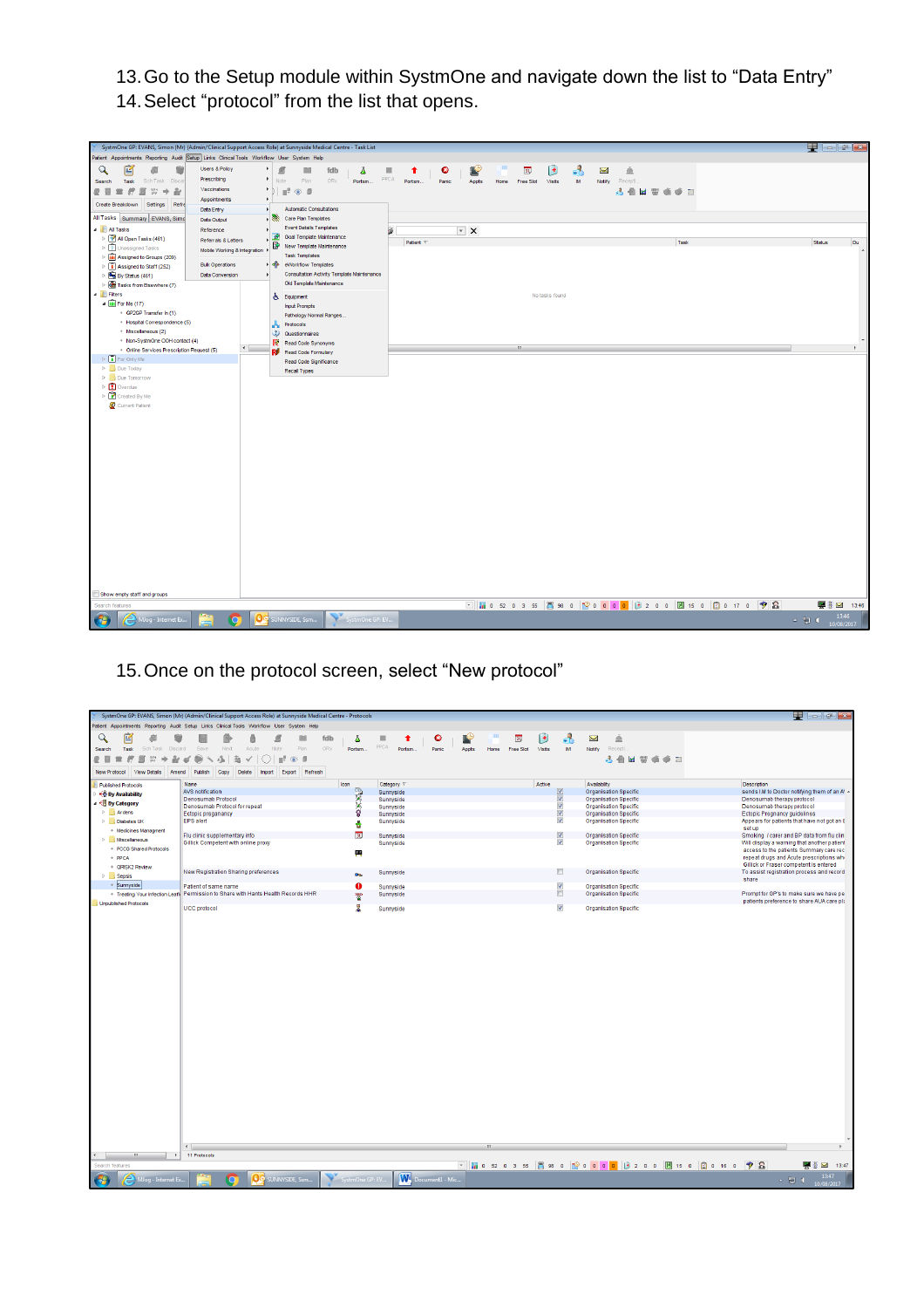16.The New Protocol screen will open with a number of tabs:

- In the first tab, give the protocol the name "EPS Alert"
- Select the category where you want to store the protocol for future editing
- If you like, give the protocol an icon
- In the description field, type "Appears for patients that have not nominated an EPS pharmacy"

| Amend Protocol |                                                                                        |
|----------------|----------------------------------------------------------------------------------------|
| $\mathbf{Q}k$  | Cancel                                                                                 |
|                | Details Trigger Filters Design                                                         |
|                | Protocol name EPS alert                                                                |
| Category       | - New Category<br>Sunnyside                                                            |
| Sub-category   | v New Sub-category                                                                     |
| Icon           | $\sim$ $\sigma$                                                                        |
| Description    | Appears for patients that have not got an Electronic<br>pharmacy set up                |
|                |                                                                                        |
|                |                                                                                        |
|                |                                                                                        |
|                |                                                                                        |
|                |                                                                                        |
|                |                                                                                        |
|                |                                                                                        |
|                |                                                                                        |
|                |                                                                                        |
|                |                                                                                        |
|                |                                                                                        |
|                |                                                                                        |
|                |                                                                                        |
|                |                                                                                        |
|                |                                                                                        |
|                |                                                                                        |
|                |                                                                                        |
|                |                                                                                        |
|                |                                                                                        |
|                |                                                                                        |
|                |                                                                                        |
|                |                                                                                        |
|                |                                                                                        |
|                |                                                                                        |
|                |                                                                                        |
|                |                                                                                        |
|                |                                                                                        |
|                |                                                                                        |
|                | <b>C</b> Mog - Internet Ex.<br>SystemOne GP: EV_Memend Protocol V Document1 - Mic<br>會 |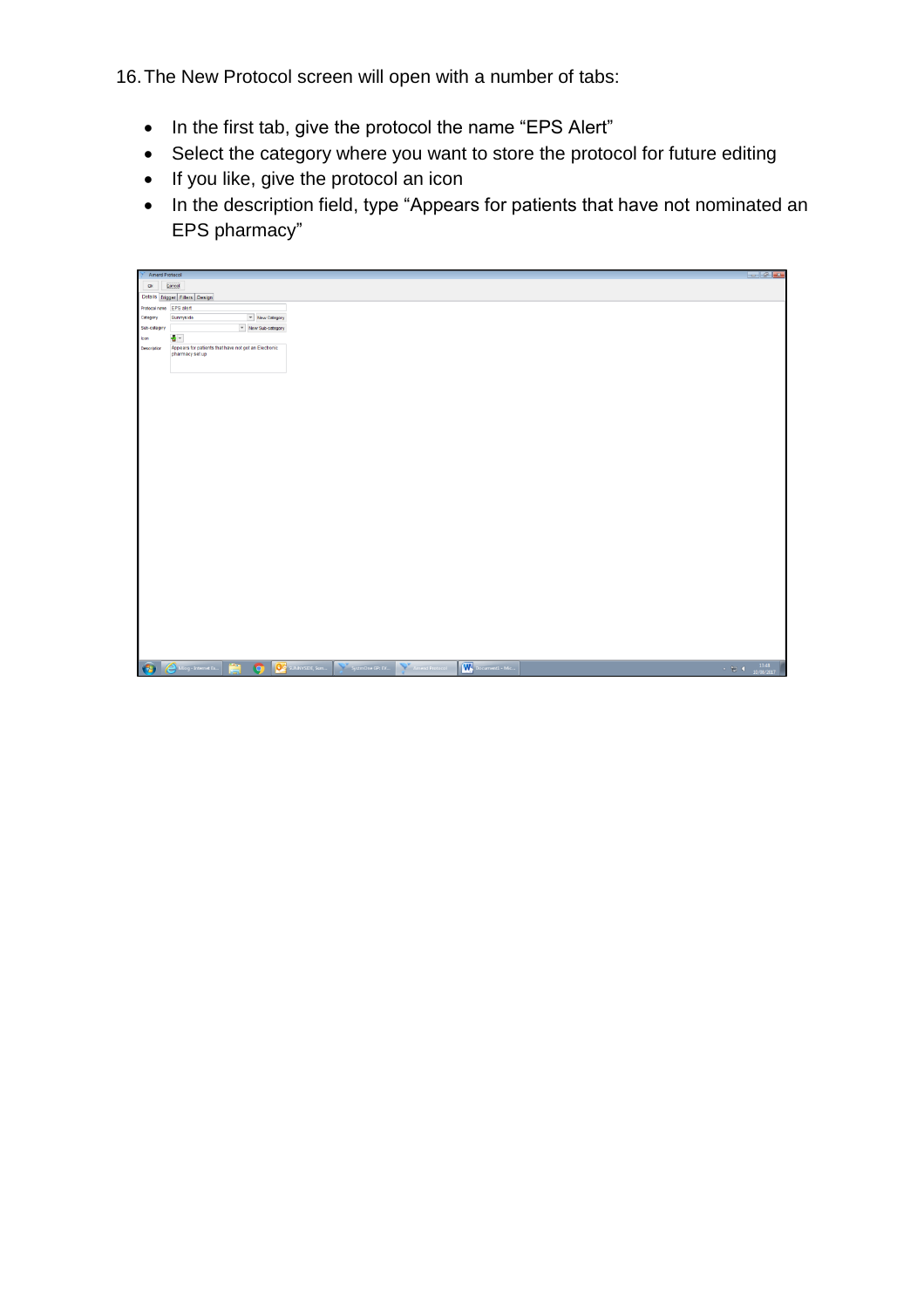17.On the second tab entitled Trigger:

- Tick "allow" this protocol to be launched automatically.
- On the drop down box for "Trigger this protocol" select "Patient record retrieve"



18.Ignore the filter tab and click on the "Design" tab:

- Click on "in report" button on the left hand tree on the screen
- Click on the design board, placing the "in report" button at the top but away from the start button
- A list of all of your reports will open
- Select the report you made earlier entitled "Total Patients not EPS" and click OK
- Click on the start box on the design board and drag the red arrow that appears to the "in report" box

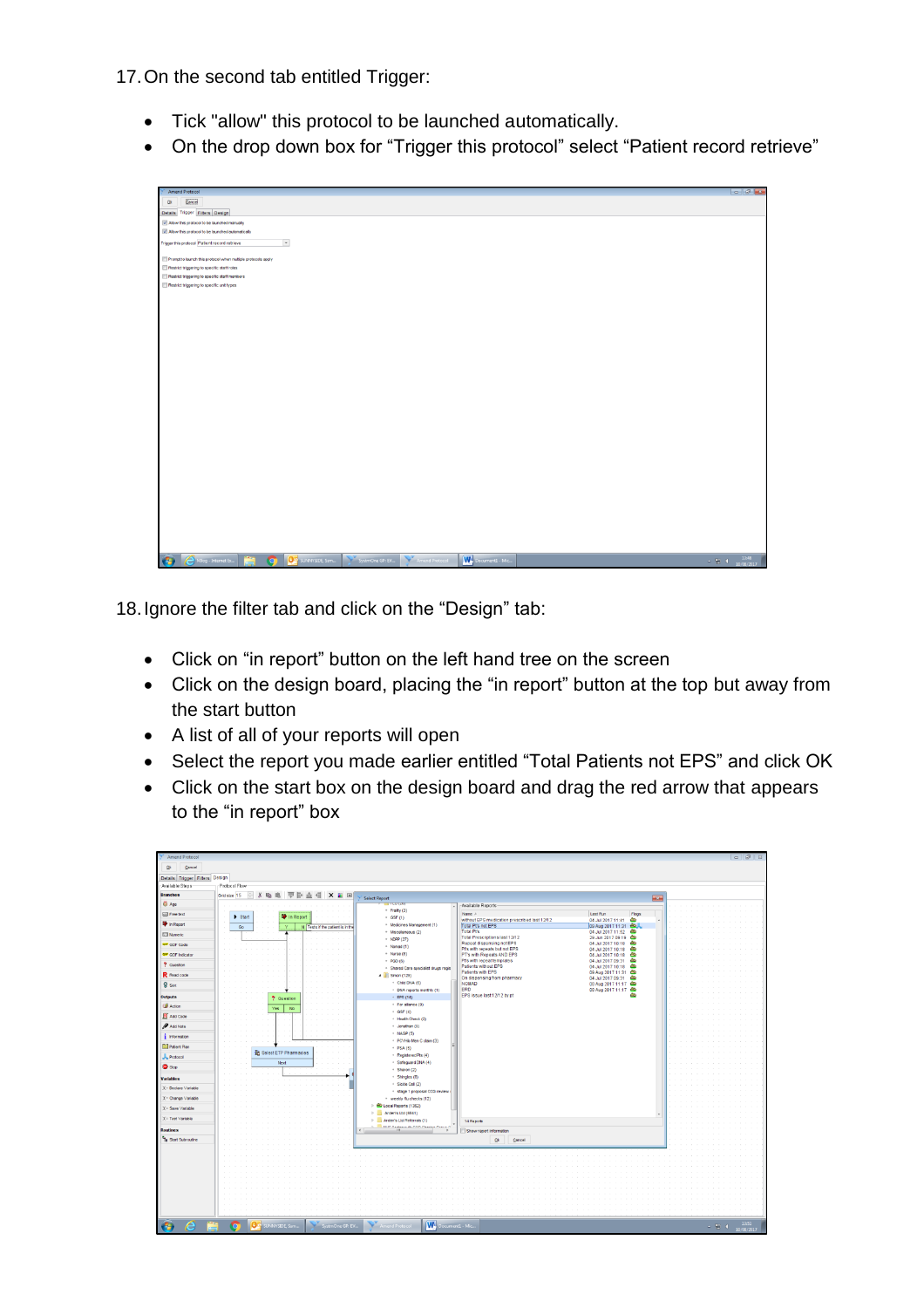- 19.Click on "Stop" on the tree on the left of the screen and then click on the bottom of the design board. Choose "proceed" from the two options that appear on the screen.
- 20.Click on the "N" option in the "In report" box and drag the red arrow to the "Stop" box on the design board (this ensures that if the patient does use EPS then the SystmOne user will see no popup as the protocol is stopped)
- 21.Click on "Question" in the tree on the left of the screen and then click on the left middle of the design board.
- 22.In the top half of the box that pops up type "This patient does not use the Electronic Prescribing service. Would you like to nominate an EPS pharmacy?" then click OK

| <b>Amend Protocol</b>          |                                     |                                                                                                           | $-1913$                    |
|--------------------------------|-------------------------------------|-----------------------------------------------------------------------------------------------------------|----------------------------|
| Cancel<br>Qk                   |                                     |                                                                                                           |                            |
| Details Trigger Filters Design |                                     |                                                                                                           |                            |
| Available Steps                | Protocol Flow-                      |                                                                                                           |                            |
| <b>Branches</b>                | Grid size 15<br>临自<br>₽             | 原卧血相 X 国 V Show properties when adding new steps                                                          |                            |
| <b>D</b> Age                   |                                     |                                                                                                           |                            |
| <b>Ed Free text</b>            | In Report<br>$\triangleright$ Start |                                                                                                           |                            |
| The In Report                  | Go<br>$\mathbf{v}$<br>N             |                                                                                                           |                            |
| <b>E3</b> Numeric              |                                     |                                                                                                           |                            |
| <b>SIP</b> QOF Code            |                                     |                                                                                                           |                            |
| <b>GOF</b> Indicator           |                                     |                                                                                                           |                            |
| ? Question                     |                                     | Configure Question Branch<br>$\mathbf{E}$                                                                 |                            |
| R Read code                    |                                     |                                                                                                           |                            |
| <b>Q</b> Sex                   |                                     | This patient does not use the Electronic Prescribing service. Would you like to nominate an EPS pharmacy? |                            |
|                                |                                     |                                                                                                           |                            |
| Outputs<br><b>B</b> Action     | ? Question                          |                                                                                                           |                            |
|                                | Yes  <br>No                         |                                                                                                           |                            |
| R Add Code                     |                                     |                                                                                                           |                            |
| Add Note                       |                                     |                                                                                                           |                            |
| $\frac{1}{2}$ Information      |                                     | Answers                                                                                                   |                            |
| Patient Plan                   | Select ETP Pharmacies               | New Answer<br>Delete Answer<br>The top-most answer will be the one selected by default                    |                            |
| Protocol                       | Next                                | The bottom-most answer will be the one selected by pressing the ESCAPE key                                |                            |
| Stop                           |                                     | Yes<br>$\overline{f}$<br>No                                                                               |                            |
| Variables                      |                                     | $\bullet$                                                                                                 |                            |
| X- Declare Variable            |                                     |                                                                                                           |                            |
| X- Change Variable             |                                     | 2 Anawers<br>$\ddot{\phantom{1}}$                                                                         |                            |
| X= Save Variable               |                                     | Cancel<br>$\underline{\mathsf{Q}}$ :                                                                      |                            |
| $X$ - Test Variable            |                                     |                                                                                                           |                            |
| <b>Routines</b>                |                                     |                                                                                                           |                            |
| <b>Ta</b> Start Subroutine     |                                     |                                                                                                           |                            |
|                                |                                     |                                                                                                           |                            |
|                                |                                     |                                                                                                           |                            |
|                                |                                     |                                                                                                           |                            |
|                                |                                     |                                                                                                           |                            |
|                                |                                     |                                                                                                           |                            |
|                                |                                     |                                                                                                           |                            |
|                                |                                     |                                                                                                           |                            |
|                                |                                     |                                                                                                           |                            |
| e                              | Ē,<br><b>OC</b> SUNNYSIDE, Ssm<br>O | SystemOne GP: EV Amend Protocol<br>Document1 - Mic                                                        | 13:51                      |
| $\bullet$                      |                                     |                                                                                                           | $\sim$ RF II<br>10/08/2017 |

- 23.Click on the "N" option in the "Question" box and drag the red arrow to the "Stop" box.
- 24.Click on the "Action" option from the options on the left of the screen and then click below the question box in the design board.
- 25.From the options that appear, select "Patient actions" and then from the next list select prescribing (click on the little arrow next to the word).
- 26.Select "Select ETP Pharmacies". You will be asked if you want to pause or allow the protocol to continue. Select "Allow protocol to continue".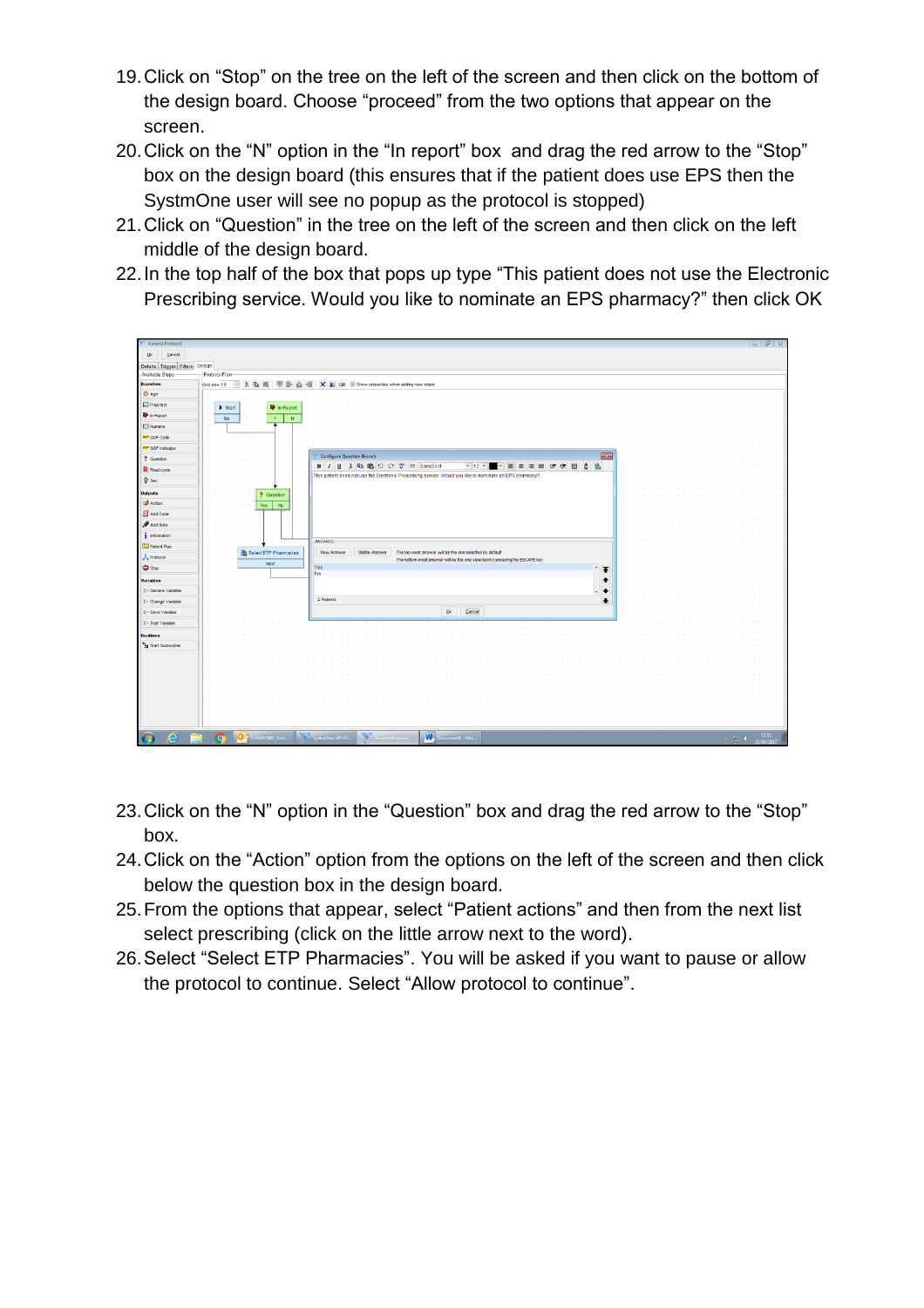- 27.Go back to the "Question" box and click on the "Y" option
- 28.Drag the red arrow that appears to the "Select ETP pharmacies" box
- 29.Click on the "Next" button on the "Select ETP pharmacies" box and drag the red arrow to the "Stop" Box
- 30.Click on the "OK" button at the very top of the screen to save the protocol.
- 31.Your new protocol should now appear in your list of protocols. Right click on the protocol and select "Publish", on the list that opens select "Publish locally".
- 32.Now tick the box that says "Active" next to your protocol.